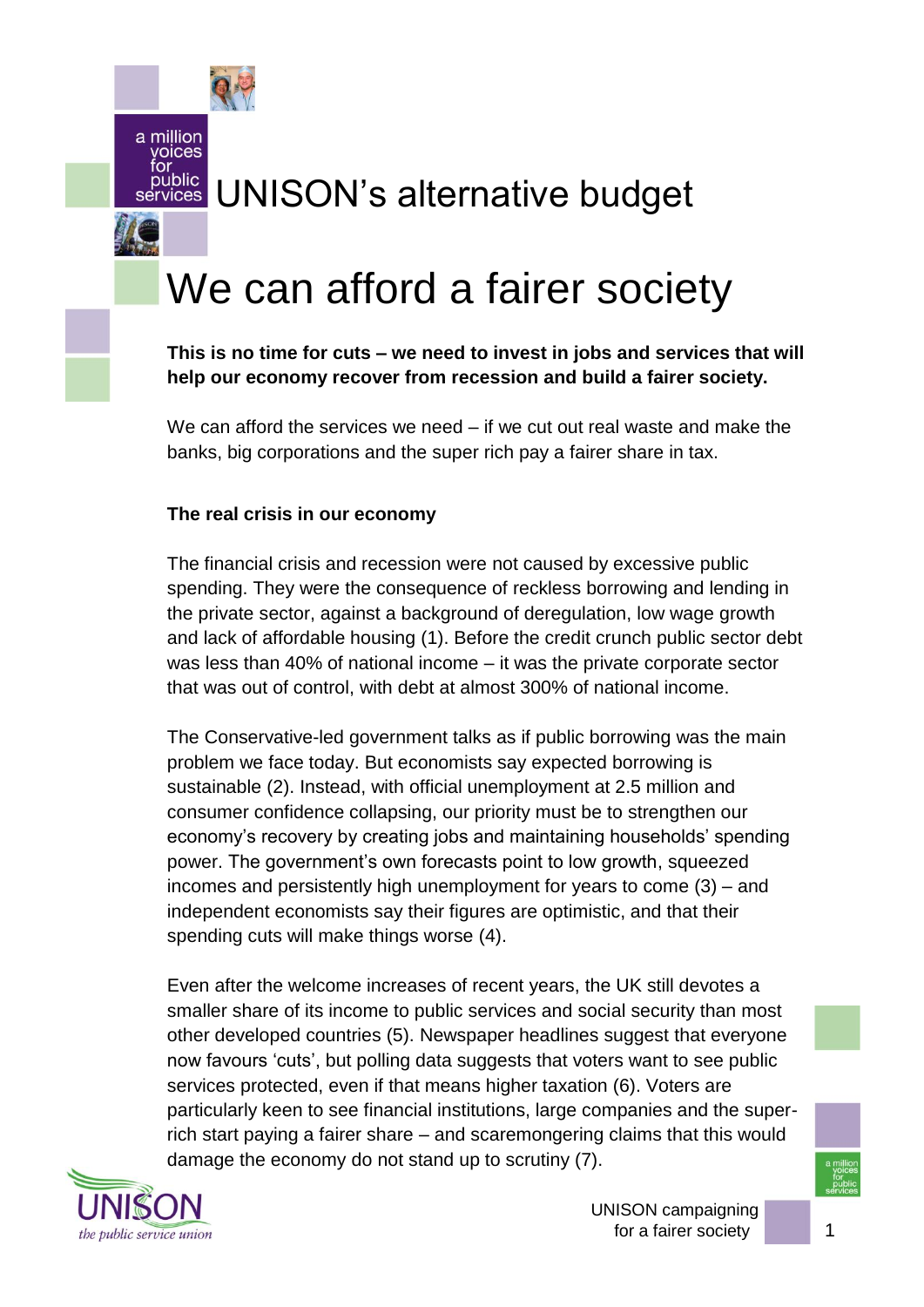## **The Coalition's cuts**

The Coalition has begun a five-year programme of unprecedented spending cuts:

- the share of national income devoted to public services is being cut from 26% to 20% – back to the level of the 1990s, though today"s needs are greater. Official estimates of 400,000 public sector jobs to go may be exceeded (8)
- already 50 further education colleges, 100 police stations, 250 children's centres, 450 libraries, 1 in 5 social care providers, 1 in 4 careers advice centres, and half of all domestic violence services are expected to close (9)
- schools and the NHS are also cutting staff and services, despite promises to protect them, because funding isn"t keeping pace with pupil and patient numbers (10)
- £18bn a year is also being cut from housing benefit, disability benefits, tax credits and other support for individuals and families on low or modest incomes

## **The cuts are unfair**

These cuts will damage everyone's quality of life, and hit the poorest hardest:

- analysis commissioned by UNISON and the TUC shows that an average household uses £21,000 of services per year, but these cuts mean a reduction in living standards equivalent to around 8% of their income (11)
- the poorest households are even harder hit, facing cuts worth 29.5% of their income – fifteen times more than the richest (12). In addition, benefit cuts will push almost 1 million people into poverty – 300,000 of them children (13)
- women are hit disproportionately  $-$  bearing  $\frac{3}{4}$  of the adverse changes to tax and benefits, as primary carers and users of public services, and a majority of the public service workforce hit by job losses and pay cuts (14)
- public service workers facing pay cuts and shrinking pensions are not the "fat cats" portrayed in the media – the majority earn less than £23,000 a year and around 1 in 4 earn less than a "living wage" of £7.60 an hour (15)
- meanwhile bankers" pay and bonuses continue to rocket, corporations are sitting on unprecedented cash surpluses, and total tax avoidance and evasion – much of it by banks we bailed out – is now estimated at £95bn a year (16)

## **The cuts won't work**

Most spending cuts are a false economy – the redundancy costs and knock-on effects on employment, growth and tax revenue will make the situation worse.

- on average every redundancy creates £29,400 in additional costs to the public sector as well as undermining morale and productivity (17)
- most of the cost of employing a public service worker is recouped by the state through increased tax revenues and reduced benefit payments (18)
- economic research shows that for every pound spent on local public services, 64 pence is re-spent in local economies, supporting jobs and businesses (19)
- independent economists have estimated that the cuts will result in the loss of over 450,000 private sector jobs on top of those lost in the public sector (20)
- 2 Updated June 2011 / stock no. 2837 • already £48bn has been added to projected borrowing over the next five years, as a result of lower growth expectations following the Coalition"s cuts

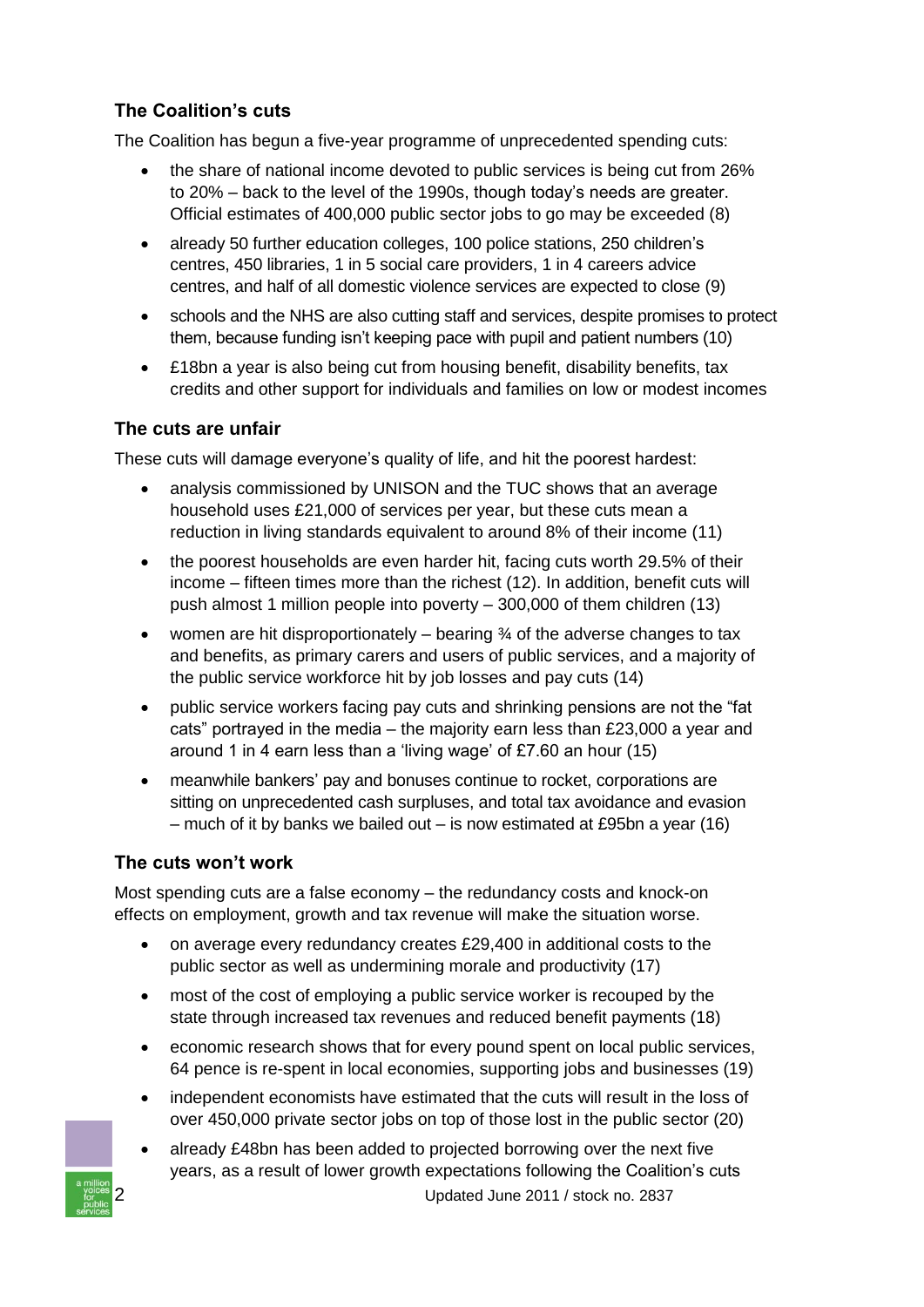

## **There is an alternative**

With unemployment high and growth weak we should be strengthening the recovery by creating jobs and investing in the infrastructure and services our economy needs.

In current conditions there is much more scope for the government to issue bonds to finance this investment than the Coalition are pretending. Where there is a need to find more money, this can be done by tackling real waste and making tax fair.

#### *Making tax fair*

Significant sums could be raised without affecting the incomes of the majority if we made sure the financial sector and the super-rich paid a fairer share. For example:

- **£3.5bn** could be raised every year with a permanent tax of 50% on bankers" bonuses higher in excess of £25,000 (21)
- **£4.5bn** could be saved every year by reversing the government's cut in corporation tax to levels lower than the US or any other G7 economy (22)
- **£4.7bn** could be raised every year by a 50% tax on incomes over £100,000 (23)
- **£5bn** could be raised every year with an Empty Property Tax on vacant dwellings which exacerbate housing shortages and harm neighbourhoods (24)
- **£10bn** could be raised every year by reforming tax havens and residence rules to reduce tax avoidance by corporations and "non-domiciled" residents (25)
- **£14.9bn** could be raised every year by using minimum tax rates to stop reliefs being used to disproportionately subsidise incomes over £100,000 (26)
- **£20 to 30bn** could be raised every year by introducing a Major Financial Transactions Tax (or "Robin Hood Tax") on UK financial institutions (27)

#### *Cutting real waste*

There are also ways we make sure public money is used effectively. For example:

- **£1bn** could be saved every year by halving the local government agency bill, as has been achieved by high performing councils (28)
- **£1bn** could be saved every year by eradicating healthcare acquired infections from the NHS – the extra cleaners would cost half this (29)
- **£2.8bn** could be saved every year by ending the central government use of private consultants who bring little discernable benefit (30)
- **£3bn** could be saved in user fees and interest charges every year if PFI schemes were replaced with conventional public procurement (31)
- **£6bn** could be saved in reduced tax credits and improved tax revenues every year if private companies paid all their staff a living wage (32)
- **£15bn** could be saved each year if we brought military spending closer to the EU average, reducing overseas commitments and focusing on domestic security (33)
- **£76bn** could be saved over 40 years by cancelling Trident (34)

Trade unions play a key role in supporting and empowering staff to improve and develop services – research indicates that this already saves the taxpayer as much as **£3.6bn** a year in productivity gains (35).